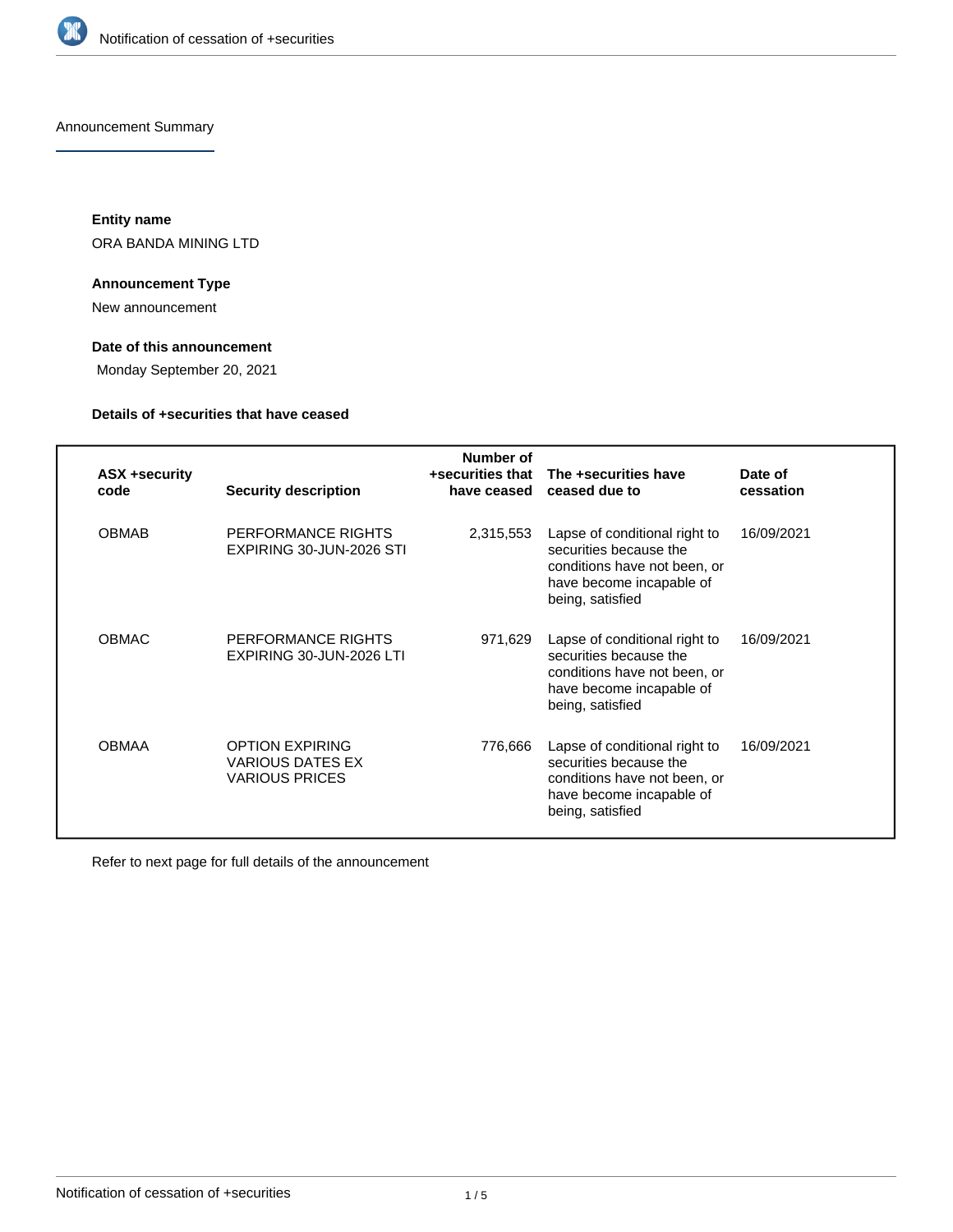

Part 1 - Announcement Details

## **1.1 Name of +Entity**

ORA BANDA MINING LTD

We (the entity named above) provide the following information about our issued capital.

**1.2 Registered Number Type** ABN

**Registration Number** 69100038266

**1.3 ASX issuer code** OBM

## **1.4 The announcement is** New announcement

**1.5 Date of this announcement**

20/9/2021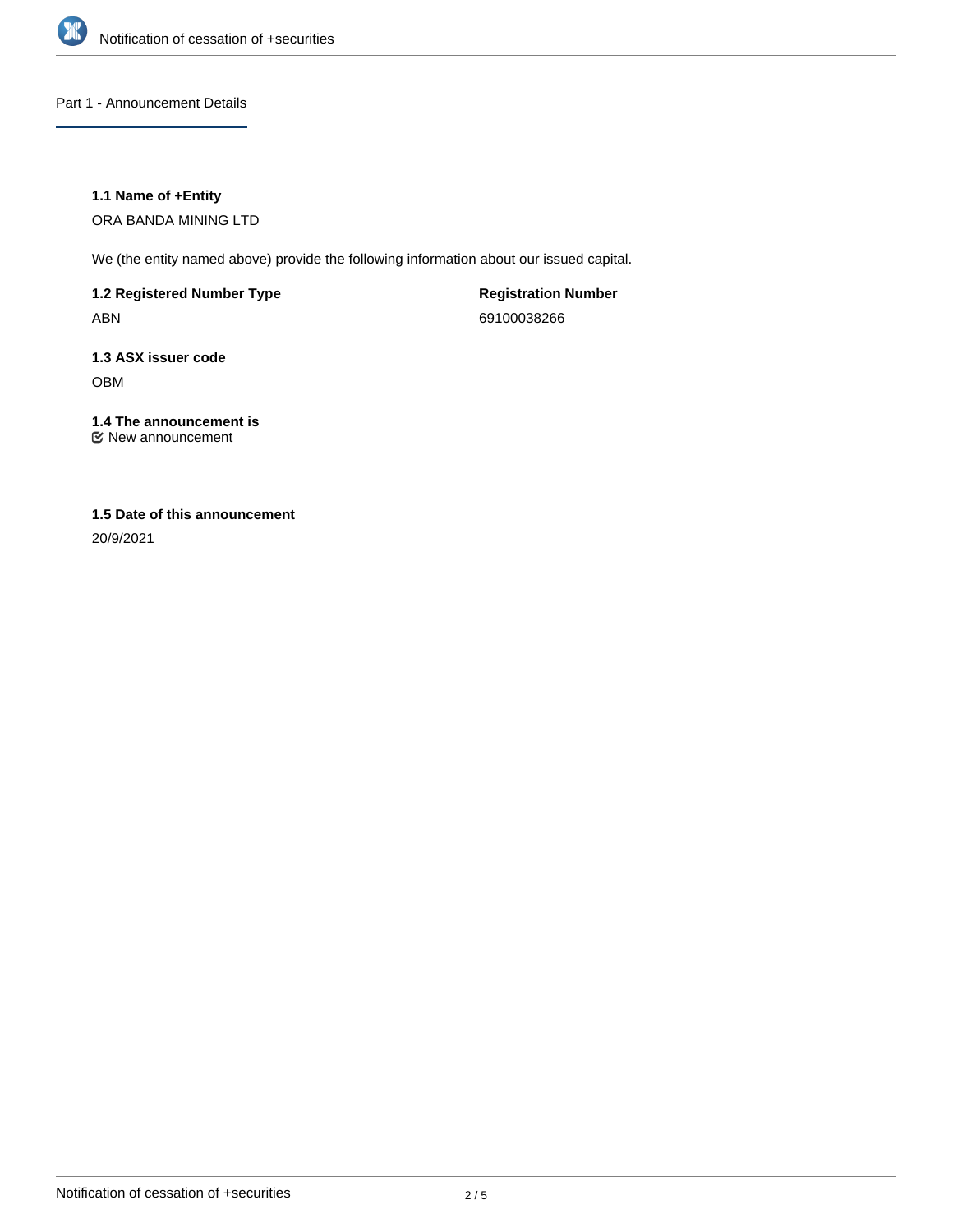

#### Part 2 - Details of +equity securities or +debt securities that have ceased

## **ASX +Security Code and Description**

OBMAA : OPTION EXPIRING VARIOUS DATES EX VARIOUS PRICES

#### **Unquoted +equity securities that have ceased**

**Number of securities that have ceased**

110,000

## **Reason for cessation**

Lapse of conditional right to securities because the conditions have not been, or have become incapable of being, satisfied

**Date of cessation**

**Is the entity paying any consideration for the cessation?** No

#### 16/9/2021

#### **Any other information the entity wishes to notify to ASX about the cessation?**

Lapse of 110,000 Performance Options as the performance conditions for vesting were not met.

# **ASX +Security Code and Description**

OBMAB : PERFORMANCE RIGHTS EXPIRING 30-JUN-2026 STI

## **Unquoted +equity securities that have ceased**

#### **Number of securities that have ceased**

2,315,553

## **Reason for cessation**

Lapse of conditional right to securities because the conditions have not been, or have become incapable of being, satisfied

|           | Date of cessation |
|-----------|-------------------|
| 16/9/2021 |                   |

**Is the entity paying any consideration for the cessation?** No

## **Any other information the entity wishes to notify to ASX about the cessation?**

Lapse of 2,1315,553 STI Performance Rights (expiring 30 June 2026) as the performance conditions were not met.

## **ASX +Security Code and Description**

**Number of securities that have ceased**

OBMAA : OPTION EXPIRING VARIOUS DATES EX VARIOUS PRICES

## **Unquoted +equity securities that have ceased**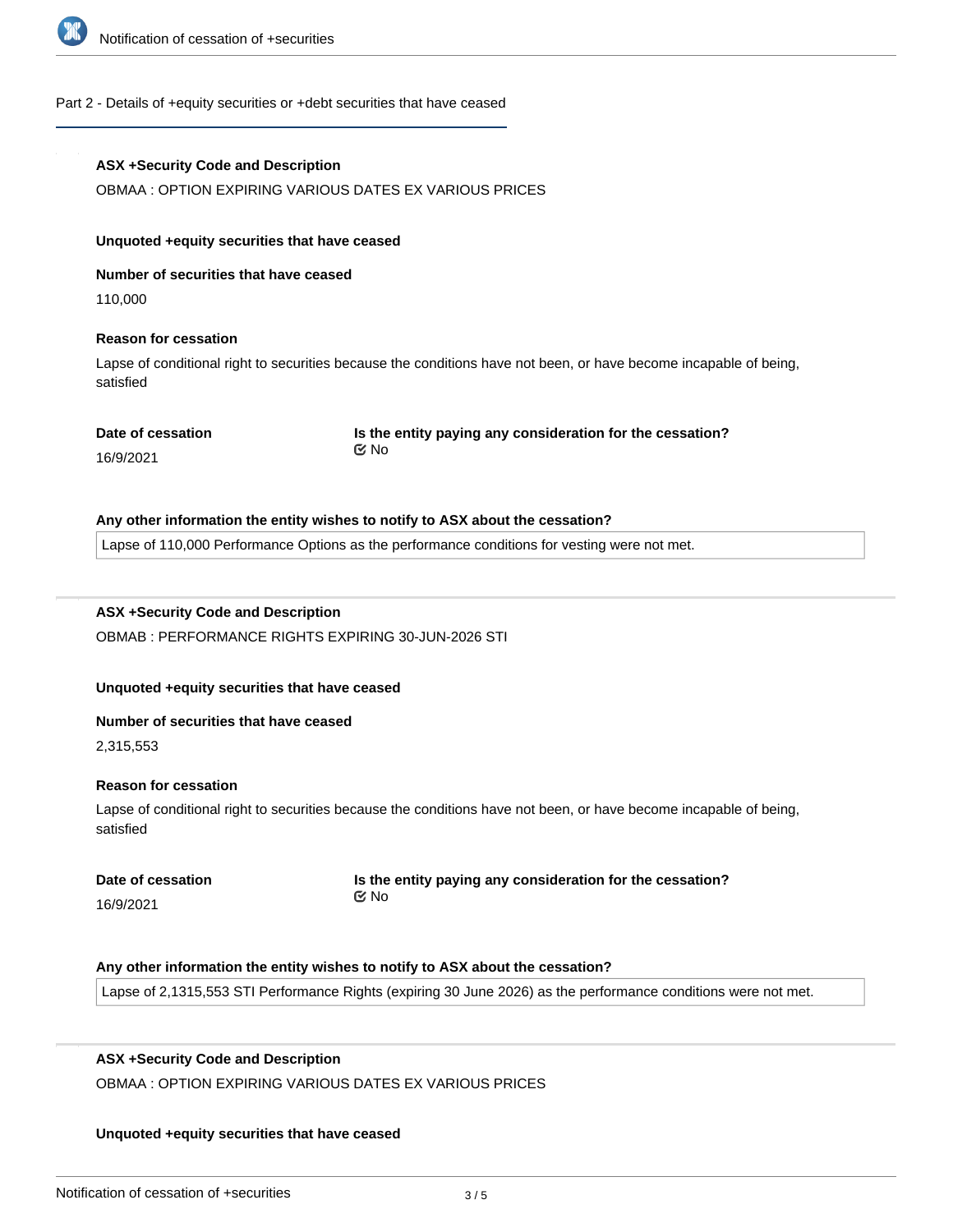

# **Number of securities that have ceased**

666,666

## **Reason for cessation**

Lapse of conditional right to securities because the conditions have not been, or have become incapable of being, satisfied

**Is the entity paying any consideration for the cessation?** No

16/9/2021

## **Any other information the entity wishes to notify to ASX about the cessation?**

Lapse of 666,666 Incentive Options in accordance with the terms and conditions.

**ASX +Security Code and Description** OBMAC : PERFORMANCE RIGHTS EXPIRING 30-JUN-2026 LTI

# **Unquoted +equity securities that have ceased**

## **Number of securities that have ceased**

971,629

## **Reason for cessation**

Lapse of conditional right to securities because the conditions have not been, or have become incapable of being, satisfied

**Date of cessation**

16/9/2021

**Is the entity paying any consideration for the cessation?** No

## **Any other information the entity wishes to notify to ASX about the cessation?**

Lapse of 971,629 LTI Performance Rights (expiring 30 June 2026) in accordance with the terms and conditions.